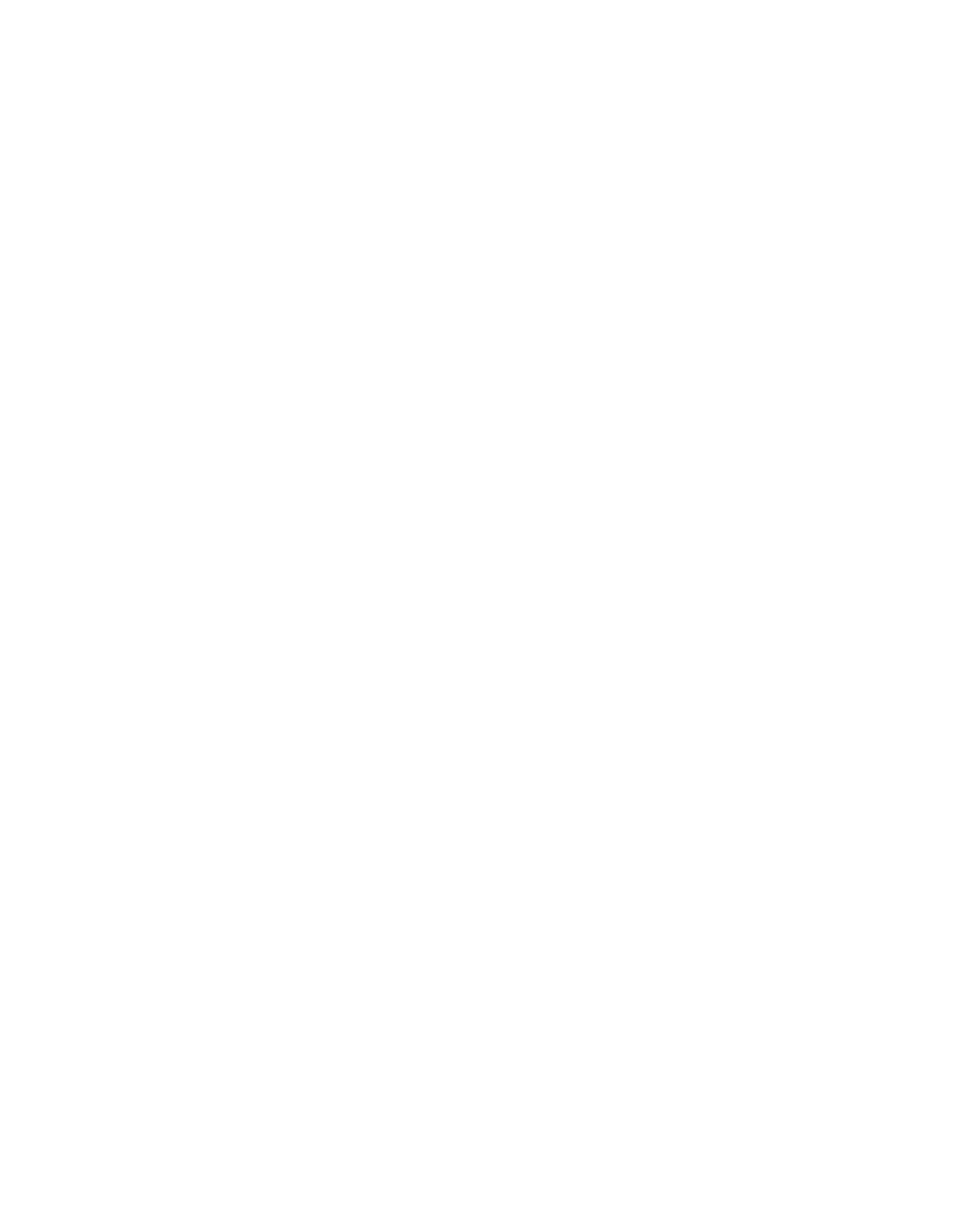# **TREATY ON THE PROHIBITION OF NUCLEAR WEAPONS**

#### *The States Parties to this Treaty*,

*Determined* to contribute to the realization of the purposes and principles of the Charter of the United Nations,

*Deeply concerned* about the catastrophic humanitarian consequences that would result from any use of nuclear weapons, and recognizing the consequent need to completely eliminate such weapons, which remains the only way to guarantee that nuclear weapons are never used again under any circumstances,

*Mindful* of the risks posed by the continued existence of nuclear weapons, including from any nuclear-weapon detonation by accident, miscalculation or design, and emphasizing that these risks concern the security of all humanity, and that all States share the responsibility to prevent any use of nuclear weapons,

*Cognizant* that the catastrophic consequences of nuclear weapons cannot be adequately addressed, transcend national borders, pose grave implications for human survival, the environment, socioeconomic development, the global economy, food security and the health of current and future generations, and have a disproportionate impact on women and girls, including as a result of ionizing radiation,

*Acknowledging* the ethical imperatives for nuclear disarmament and the urgency of achieving and maintaining a nuclear-weapon-free world, which is a global public good of the highest order, serving both national and collective security interests,

*Mindful* of the unacceptable suffering of and harm caused to the victims of the use of nuclear weapons (hibakusha), as well as of those affected by the testing of nuclear weapons,

*Recognizing* the disproportionate impact of nuclear-weapon activities on indigenous peoples,

*Reaffirming* the need for all States at all times to comply with applicable international law, including international humanitarian law and international human rights law,

*Basing themselves* on the principles and rules of international humanitarian law, in particular the principle that the right of parties to an armed conflict to choose methods or means of warfare is not unlimited, the rule of distinction, the prohibition against indiscriminate attacks, the rules on proportionality and precautions in attack, the prohibition on the use of weapons of a nature to cause superfluous injury or unnecessary suffering, and the rules for the protection of the natural environment,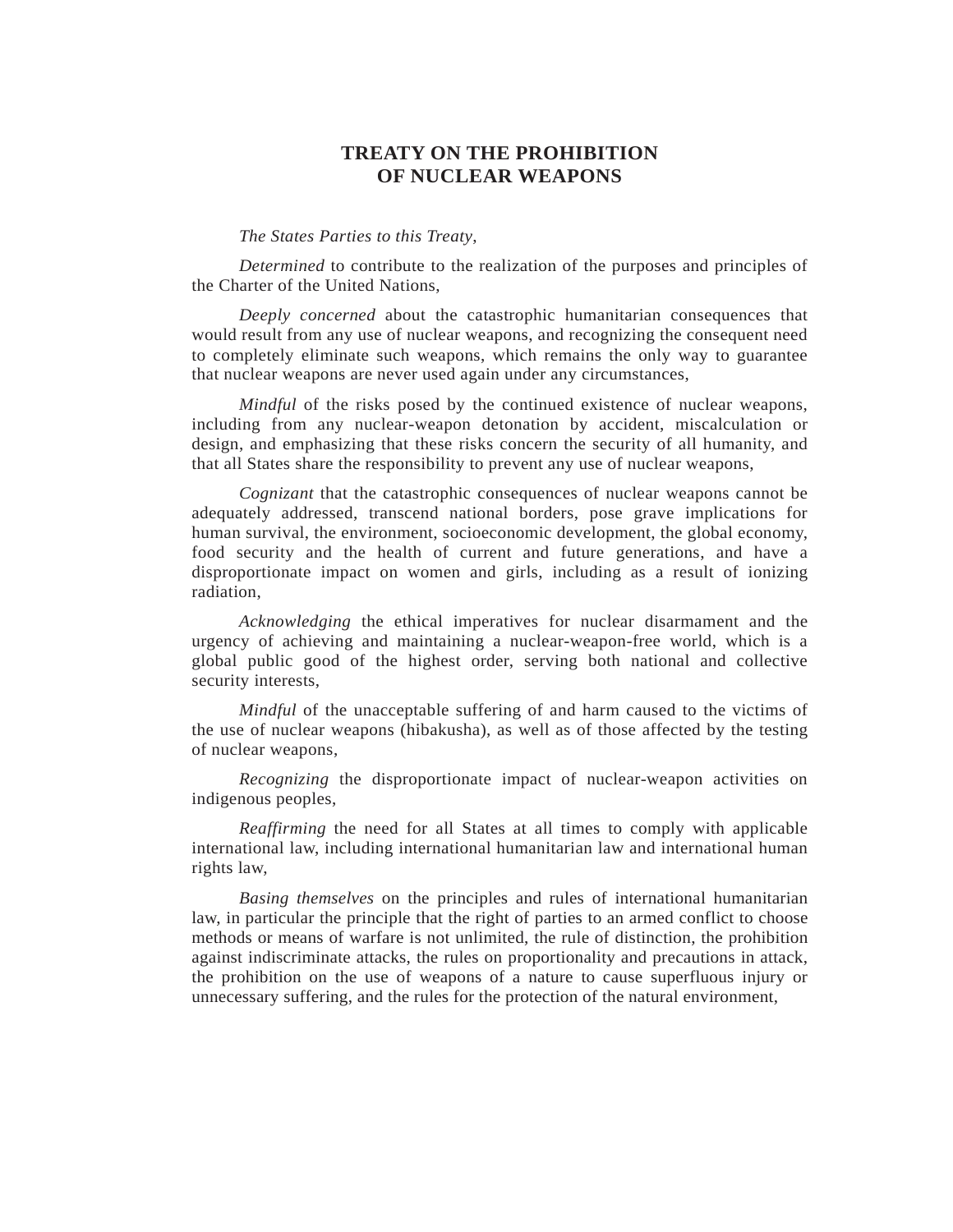*Considering* that any use of nuclear weapons would be contrary to the rules of international law applicable in armed conflict, in particular the principles and rules of international humanitarian law,

*Reaffirming* that any use of nuclear weapons would also be abhorrent to the principles of humanity and the dictates of public conscience,

*Recalling* that, in accordance with the Charter of the United Nations, States must refrain in their international relations from the threat or use of force against the territorial integrity or political independence of any State, or in any other manner inconsistent with the Purposes of the United Nations, and that the establishment and maintenance of international peace and security are to be promoted with the least diversion for armaments of the world's human and economic resources,

*Recalling also* the first resolution of the General Assembly of the United Nations, adopted on 24 January 1946, and subsequent resolutions which call for the elimination of nuclear weapons,

*Concerned* by the slow pace of nuclear disarmament, the continued reliance on nuclear weapons in military and security concepts, doctrines and policies, and the waste of economic and human resources on programmes for the production, maintenance and modernization of nuclear weapons,

*Recognizing* that a legally binding prohibition of nuclear weapons constitutes an important contribution towards the achievement and maintenance of a world free of nuclear weapons, including the irreversible, verifiable and transparent elimination of nuclear weapons, and determined to act towards that end,

*Determined* to act with a view to achieving effective progress towards general and complete disarmament under strict and effective international control,

*Reaffirming* that there exists an obligation to pursue in good faith and bring to a conclusion negotiations leading to nuclear disarmament in all its aspects under strict and effective international control,

*Reaffirming also* that the full and effective implementation of the Treaty on the Non-Proliferation of Nuclear Weapons, which serves as the cornerstone of the nuclear disarmament and non-proliferation regime, has a vital role to play in promoting international peace and security,

*Recognizing* the vital importance of the Comprehensive Nuclear-Test-Ban Treaty and its verification regime as a core element of the nuclear disarmament and non-proliferation regime,

*Reaffirming* the conviction that the establishment of the internationally recognized nuclear-weapon-free zones on the basis of arrangements freely arrived at among the States of the region concerned enhances global and regional peace and security, strengthens the nuclear non-proliferation regime and contributes towards realizing the objective of nuclear disarmament,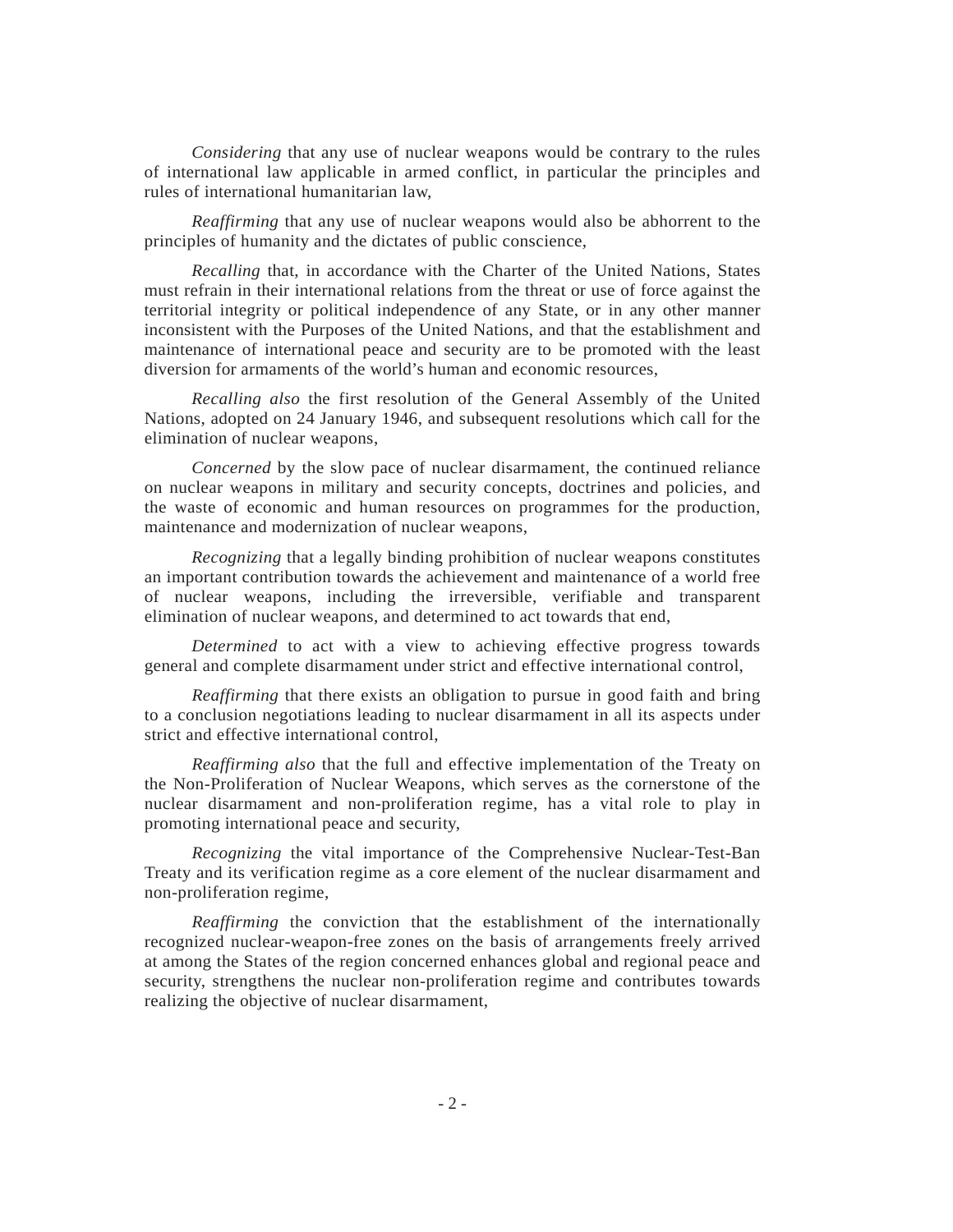*Emphasizing* that nothing in this Treaty shall be interpreted as affecting the inalienable right of its States Parties to develop research, production and use of nuclear energy for peaceful purposes without discrimination,

*Recognizing* that the equal, full and effective participation of both women and men is an essential factor for the promotion and attainment of sustainable peace and security, and committed to supporting and strengthening the effective participation of women in nuclear disarmament,

*Recognizing also* the importance of peace and disarmament education in all its aspects and of raising awareness of the risks and consequences of nuclear weapons for current and future generations, and committed to the dissemination of the principles and norms of this Treaty,

*Stressing* the role of public conscience in the furthering of the principles of humanity as evidenced by the call for the total elimination of nuclear weapons, and recognizing the efforts to that end undertaken by the United Nations, the International Red Cross and Red Crescent Movement, other international and regional organizations, non-governmental organizations, religious leaders, parliamentarians, academics and the hibakusha,

*Have agreed* as follows:

### **Article 1 Prohibitions**

1. Each State Party undertakes never under any circumstances to:

(a) Develop, test, produce, manufacture, otherwise acquire, possess or stockpile nuclear weapons or other nuclear explosive devices;

(b) Transfer to any recipient whatsoever nuclear weapons or other nuclear explosive devices or control over such weapons or explosive devices directly or indirectly;

(c) Receive the transfer of or control over nuclear weapons or other nuclear explosive devices directly or indirectly;

(d) Use or threaten to use nuclear weapons or other nuclear explosive devices;

(e) Assist, encourage or induce, in any way, anyone to engage in any activity prohibited to a State Party under this Treaty;

(f) Seek or receive any assistance, in any way, from anyone to engage in any activity prohibited to a State Party under this Treaty;

Allow any stationing, installation or deployment of any nuclear weapons or other nuclear explosive devices in its territory or at any place under its jurisdiction or control.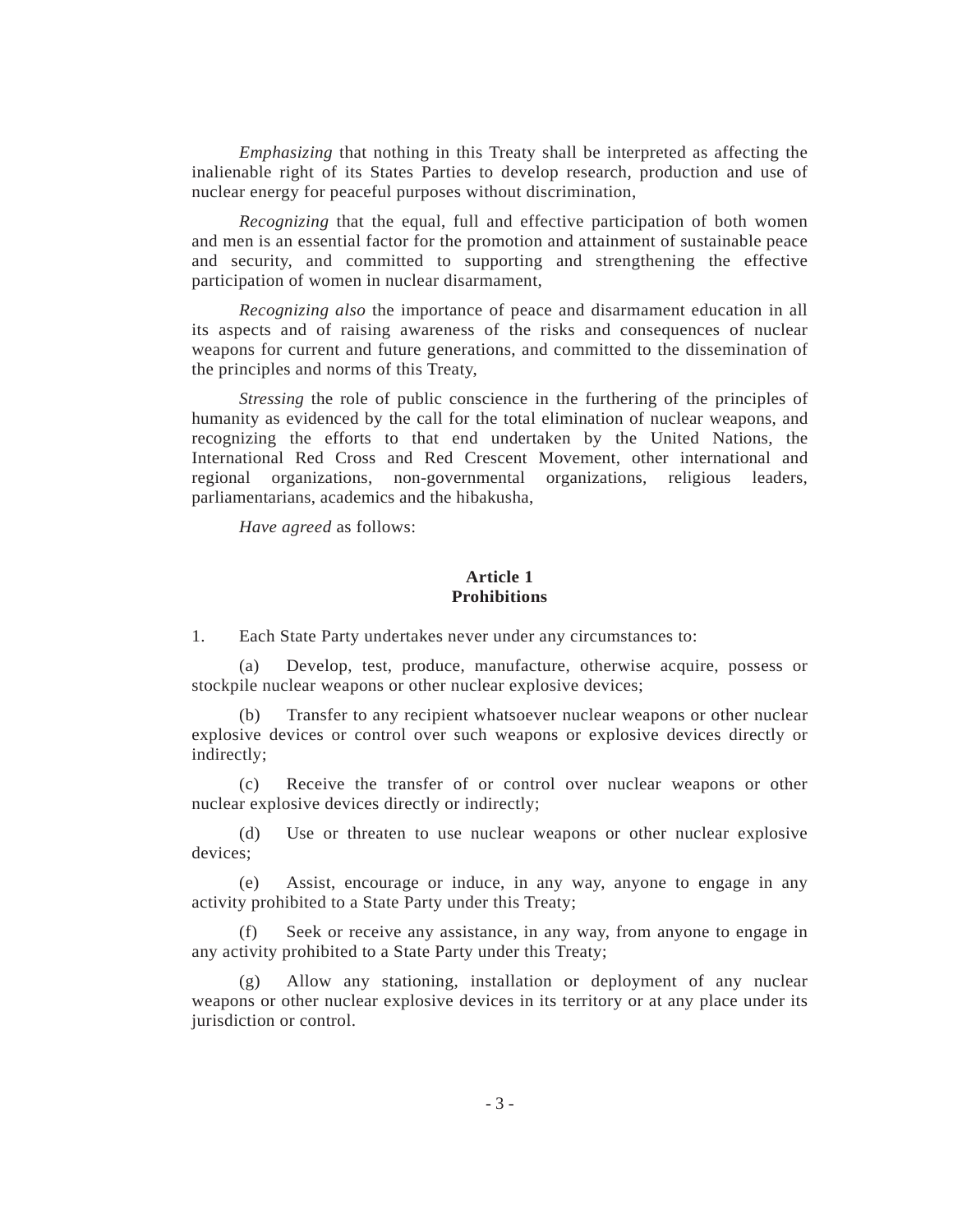#### **Article 2 Declarations**

1. Each State Party shall submit to the Secretary-General of the United Nations, not later than 30 days after this Treaty enters into force for that State Party, a declaration in which it shall:

(a) Declare whether it owned, possessed or controlled nuclear weapons or nuclear explosive devices and eliminated its nuclear-weapon programme, including the elimination or irreversible conversion of all nuclear-weapons-related facilities, prior to the entry into force of this Treaty for that State Party;

(b) Notwithstanding Article 1 (a), declare whether it owns, possesses or controls any nuclear weapons or other nuclear explosive devices;

(c) Notwithstanding Article 1 (g), declare whether there are any nuclear weapons or other nuclear explosive devices in its territory or in any place under its jurisdiction or control that are owned, possessed or controlled by another State.

2. The Secretary-General of the United Nations shall transmit all such declarations received to the States Parties.

# **Article 3 Safeguards**

1. Each State Party to which Article 4, paragraph 1 or 2, does not apply shall, at a minimum, maintain its International Atomic Energy Agency safeguards obligations in force at the time of entry into force of this Treaty, without prejudice to any additional relevant instruments that it may adopt in the future.

2. Each State Party to which Article 4, paragraph 1 or 2, does not apply that has not yet done so shall conclude with the International Atomic Energy Agency and bring into force a comprehensive safeguards agreement (INFCIRC/153 (Corrected)). Negotiation of such agreement shall commence within 180 days from the entry into force of this Treaty for that State Party. The agreement shall enter into force no later than 18 months from the entry into force of this Treaty for that State Party. Each State Party shall thereafter maintain such obligations, without prejudice to any additional relevant instruments that it may adopt in the future.

## **Article 4**

#### **Towards the total elimination of nuclear weapons**

1. Each State Party that after 7 July 2017 owned, possessed or controlled nuclear weapons or other nuclear explosive devices and eliminated its nuclear-weapon programme, including the elimination or irreversible conversion of all nuclearweapons-related facilities, prior to the entry into force of this Treaty for it, shall cooperate with the competent international authority designated pursuant to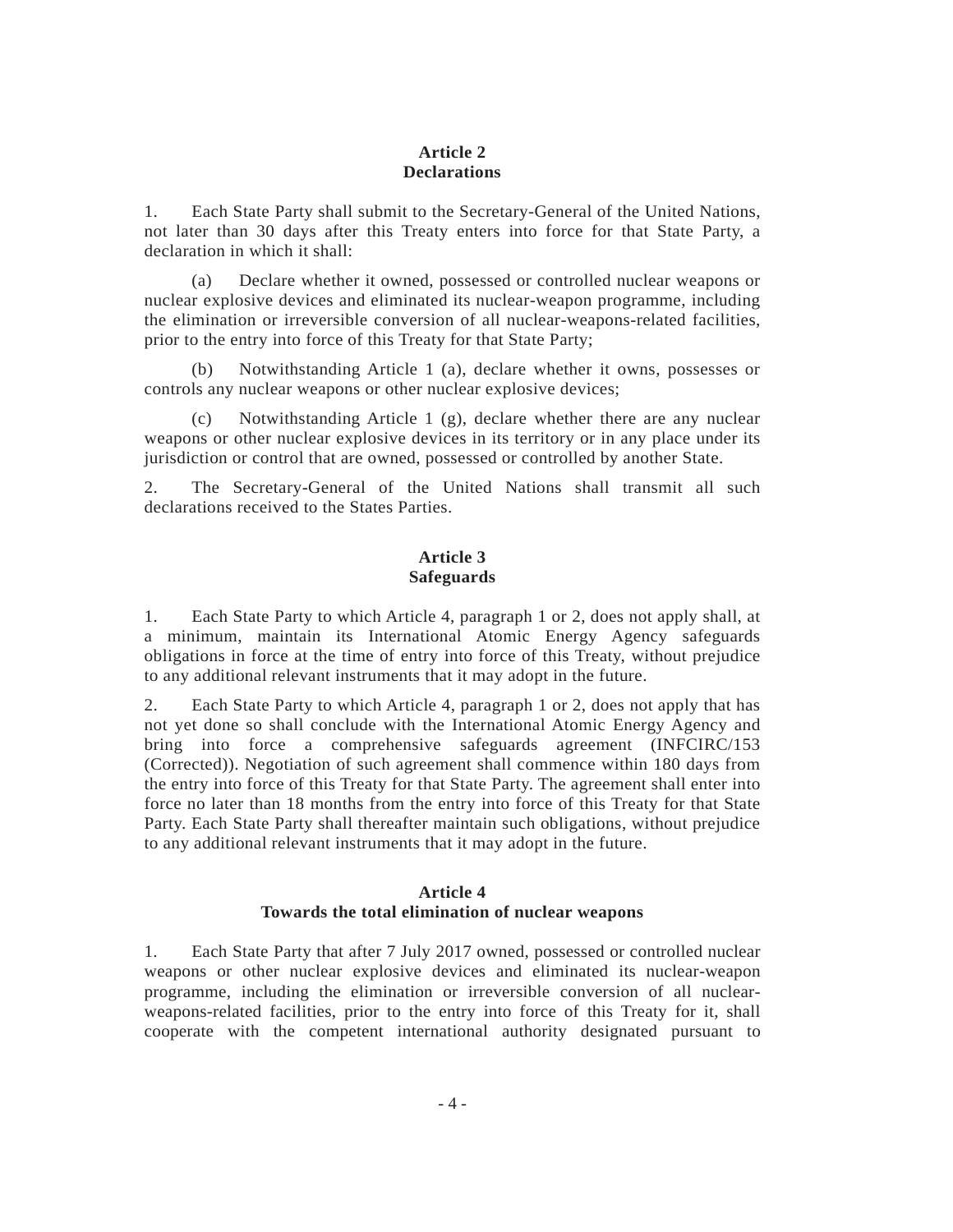paragraph 6 of this Article for the purpose of verifying the irreversible elimination of its nuclear-weapon programme. The competent international authority shall report to the States Parties. Such a State Party shall conclude a safeguards agreement with the International Atomic Energy Agency sufficient to provide credible assurance of the non-diversion of declared nuclear material from peaceful nuclear activities and of the absence of undeclared nuclear material or activities in that State Party as a whole. Negotiation of such agreement shall commence within 180 days from the entry into force of this Treaty for that State Party. The agreement shall enter into force no later than 18 months from the entry into force of this Treaty for that State Party. That State Party shall thereafter, at a minimum, maintain these safeguards obligations, without prejudice to any additional relevant instruments that it may adopt in the future.

2. Notwithstanding Article 1 (a), each State Party that owns, possesses or controls nuclear weapons or other nuclear explosive devices shall immediately remove them from operational status, and destroy them as soon as possible but not later than a deadline to be determined by the first meeting of States Parties, in accordance with a legally binding, time-bound plan for the verified and irreversible elimination of that State Party's nuclear-weapon programme, including the elimination or irreversible conversion of all nuclear-weapons-related facilities. The State Party, no later than 60 days after the entry into force of this Treaty for that State Party, shall submit this plan to the States Parties or to a competent international authority designated by the States Parties. The plan shall then be negotiated with the competent international authority, which shall submit it to the subsequent meeting of States Parties or review conference, whichever comes first, for approval in accordance with its rules of procedure.

3. A State Party to which paragraph 2 above applies shall conclude a safeguards agreement with the International Atomic Energy Agency sufficient to provide credible assurance of the non-diversion of declared nuclear material from peaceful nuclear activities and of the absence of undeclared nuclear material or activities in the State as a whole. Negotiation of such agreement shall commence no later than the date upon which implementation of the plan referred to in paragraph 2 is completed. The agreement shall enter into force no later than 18 months after the date of initiation of negotiations. That State Party shall thereafter, at a minimum, maintain these safeguards obligations, without prejudice to any additional relevant instruments that it may adopt in the future. Following the entry into force of the agreement referred to in this paragraph, the State Party shall submit to the Secretary-General of the United Nations a final declaration that it has fulfilled its obligations under this Article.

4. Notwithstanding Article 1 (b) and (g), each State Party that has any nuclear weapons or other nuclear explosive devices in its territory or in any place under its jurisdiction or control that are owned, possessed or controlled by another State shall ensure the prompt removal of such weapons, as soon as possible but not later than a deadline to be determined by the first meeting of States Parties. Upon the removal of such weapons or other explosive devices, that State Party shall submit to the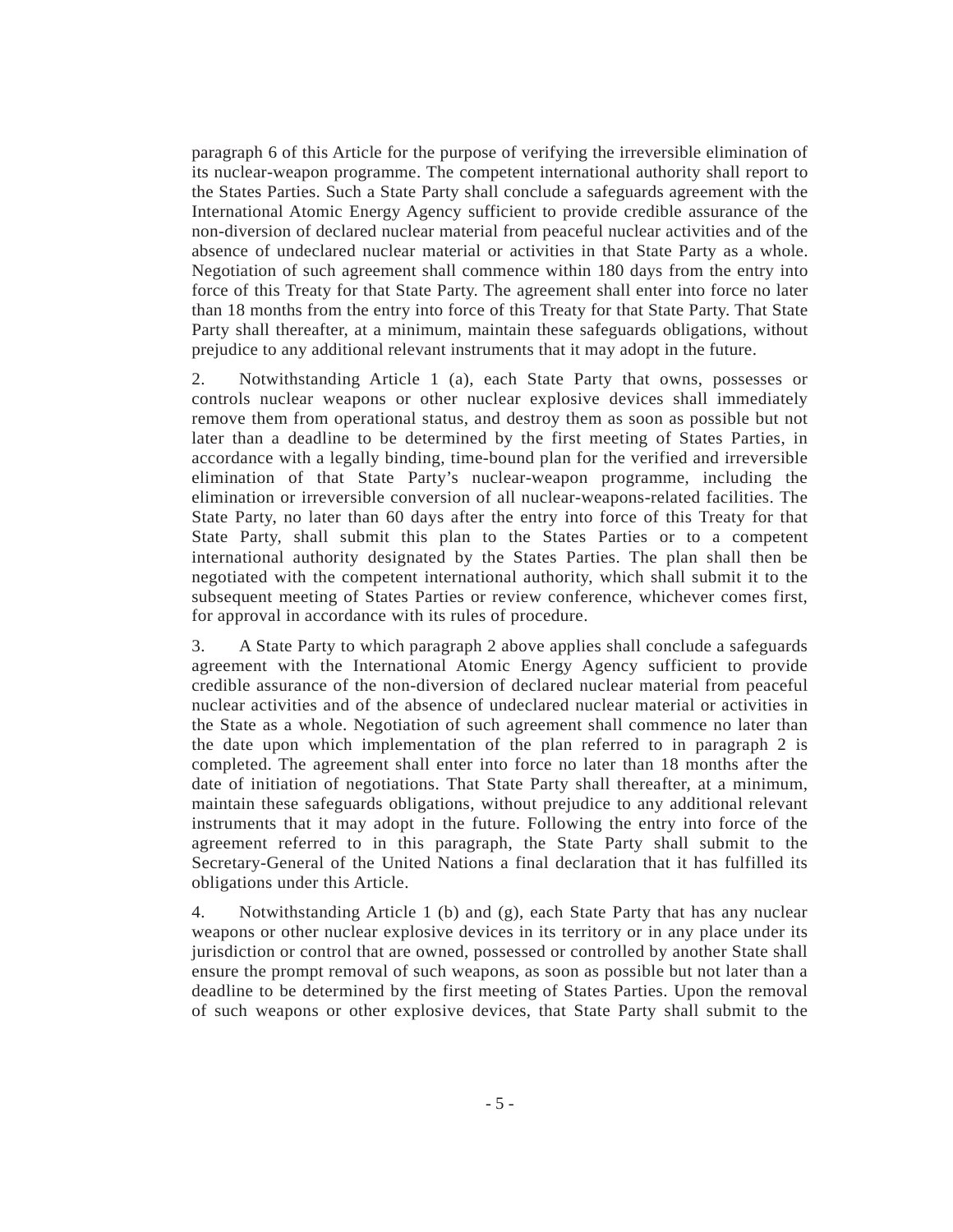Secretary-General of the United Nations a declaration that it has fulfilled its obligations under this Article.

5. Each State Party to which this Article applies shall submit a report to each meeting of States Parties and each review conference on the progress made towards the implementation of its obligations under this Article, until such time as they are fulfilled.

6. The States Parties shall designate a competent international authority or authorities to negotiate and verify the irreversible elimination of nuclear-weapons programmes, including the elimination or irreversible conversion of all nuclearweapons-related facilities in accordance with paragraphs 1, 2 and 3 of this Article. In the event that such a designation has not been made prior to the entry into force of this Treaty for a State Party to which paragraph 1 or 2 of this Article applies, the Secretary-General of the United Nations shall convene an extraordinary meeting of States Parties to take any decisions that may be required.

## **Article 5 National implementation**

1. Each State Party shall adopt the necessary measures to implement its obligations under this Treaty.

2. Each State Party shall take all appropriate legal, administrative and other measures, including the imposition of penal sanctions, to prevent and suppress any activity prohibited to a State Party under this Treaty undertaken by persons or on territory under its jurisdiction or control.

### **Article 6 Victim assistance and environmental remediation**

1. Each State Party shall, with respect to individuals under its jurisdiction who are affected by the use or testing of nuclear weapons, in accordance with applicable international humanitarian and human rights law, adequately provide age- and gender-sensitive assistance, without discrimination, including medical care, rehabilitation and psychological support, as well as provide for their social and economic inclusion.

2. Each State Party, with respect to areas under its jurisdiction or control contaminated as a result of activities related to the testing or use of nuclear weapons or other nuclear explosive devices, shall take necessary and appropriate measures towards the environmental remediation of areas so contaminated.

3. The obligations under paragraphs 1 and 2 above shall be without prejudice to the duties and obligations of any other States under international law or bilateral agreements.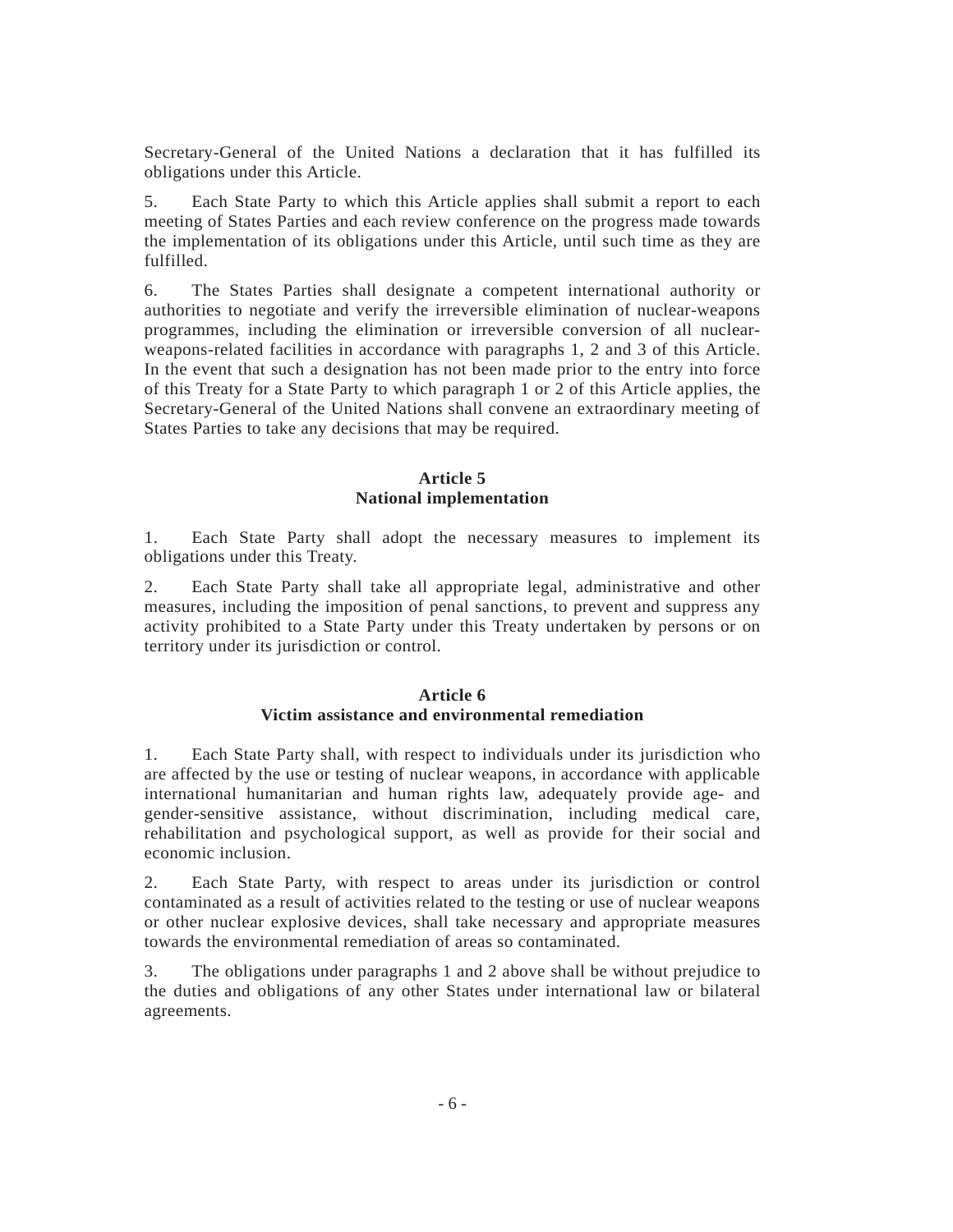#### **Article 7 International cooperation and assistance**

1. Each State Party shall cooperate with other States Parties to facilitate the implementation of this Treaty.

2. In fulfilling its obligations under this Treaty, each State Party shall have the right to seek and receive assistance, where feasible, from other States Parties.

3. Each State Party in a position to do so shall provide technical, material and financial assistance to States Parties affected by nuclear-weapons use or testing, to further the implementation of this Treaty.

4. Each State Party in a position to do so shall provide assistance for the victims of the use or testing of nuclear weapons or other nuclear explosive devices.

5. Assistance under this Article may be provided, inter alia, through the United Nations system, international, regional or national organizations or institutions, non-governmental organizations or institutions, the International Committee of the Red Cross, the International Federation of Red Cross and Red Crescent Societies, or national Red Cross and Red Crescent Societies, or on a bilateral basis.

6. Without prejudice to any other duty or obligation that it may have under international law, a State Party that has used or tested nuclear weapons or any other nuclear explosive devices shall have a responsibility to provide adequate assistance to affected States Parties, for the purpose of victim assistance and environmental remediation.

#### **Article 8 Meeting of States Parties**

1. The States Parties shall meet regularly in order to consider and, where necessary, take decisions in respect of any matter with regard to the application or implementation of this Treaty, in accordance with its relevant provisions, and on further measures for nuclear disarmament, including:

(a) The implementation and status of this Treaty;

(b) Measures for the verified, time-bound and irreversible elimination of nuclear-weapon programmes, including additional protocols to this Treaty;

(c) Any other matters pursuant to and consistent with the provisions of this Treaty.

2. The first meeting of States Parties shall be convened by the Secretary-General of the United Nations within one year of the entry into force of this Treaty. Further meetings of States Parties shall be convened by the Secretary-General of the United Nations on a biennial basis, unless otherwise agreed by the States Parties. The meeting of States Parties shall adopt its rules of procedure at its first session.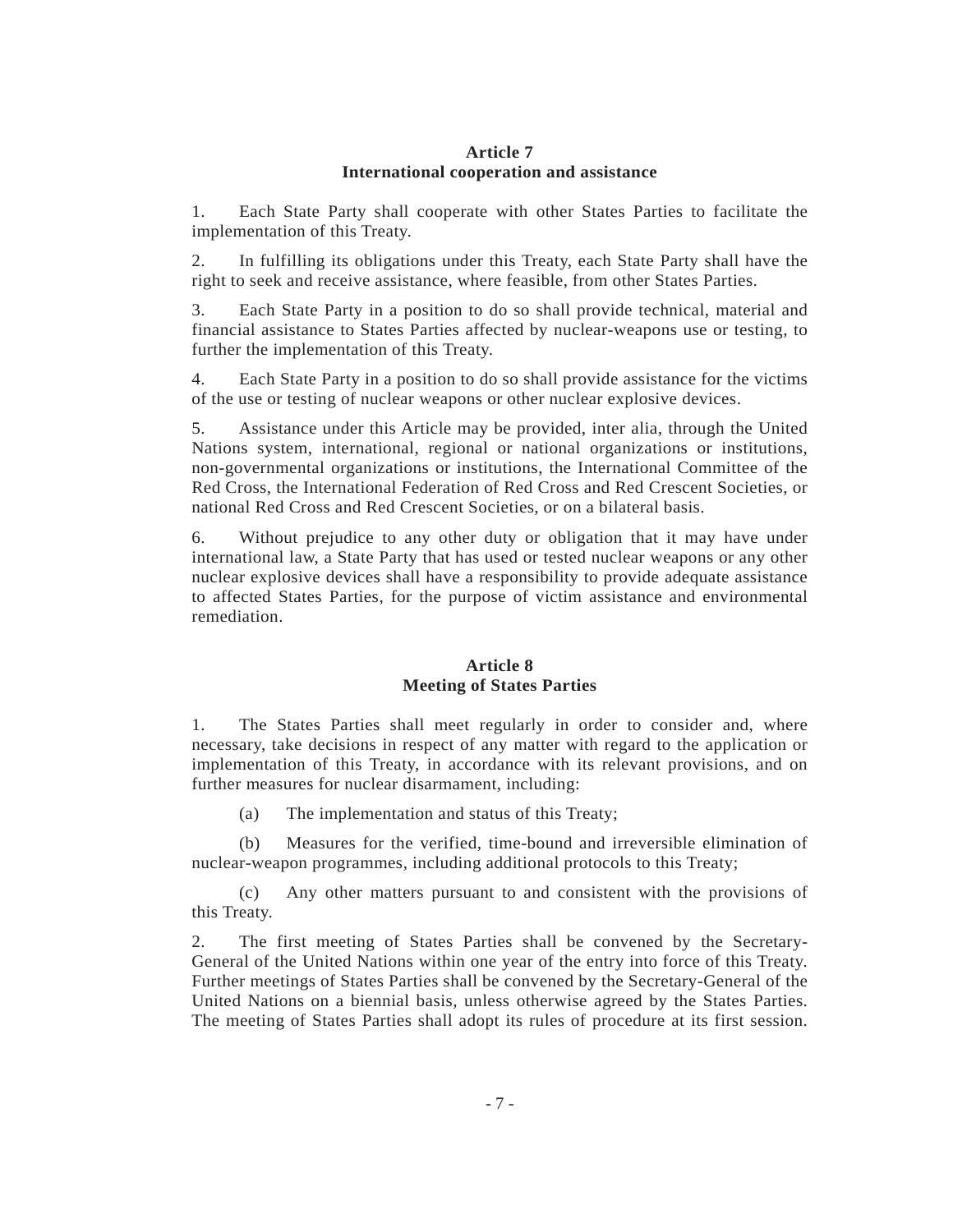Pending their adoption, the rules of procedure of the United Nations conference to negotiate a legally binding instrument to prohibit nuclear weapons, leading towards their total elimination, shall apply.

3. Extraordinary meetings of States Parties shall be convened, as may be deemed necessary, by the Secretary-General of the United Nations, at the written request of any State Party provided that this request is supported by at least one third of the States Parties.

4. After a period of five years following the entry into force of this Treaty, the Secretary-General of the United Nations shall convene a conference to review the operation of the Treaty and the progress in achieving the purposes of the Treaty. The Secretary-General of the United Nations shall convene further review conferences at intervals of six years with the same objective, unless otherwise agreed by the States Parties.

5. States not party to this Treaty, as well as the relevant entities of the United Nations system, other relevant international organizations or institutions, regional organizations, the International Committee of the Red Cross, the International Federation of Red Cross and Red Crescent Societies and relevant non-governmental organizations, shall be invited to attend the meetings of States Parties and the review conferences as observers.

#### **Article 9 Costs**

1. The costs of the meetings of States Parties, the review conferences and the extraordinary meetings of States Parties shall be borne by the States Parties and States not party to this Treaty participating therein as observers, in accordance with the United Nations scale of assessment adjusted appropriately.

2. The costs incurred by the Secretary-General of the United Nations in the circulation of declarations under Article 2, reports under Article 4 and proposed amendments under Article 10 of this Treaty shall be borne by the States Parties in accordance with the United Nations scale of assessment adjusted appropriately.

3. The cost related to the implementation of verification measures required under Article 4 as well as the costs related to the destruction of nuclear weapons or other nuclear explosive devices, and the elimination of nuclear-weapon programmes, including the elimination or conversion of all nuclear-weapons-related facilities, should be borne by the States Parties to which they apply.

#### **Article 10 Amendments**

1. At any time after the entry into force of this Treaty, any State Party may propose amendments to the Treaty. The text of a proposed amendment shall be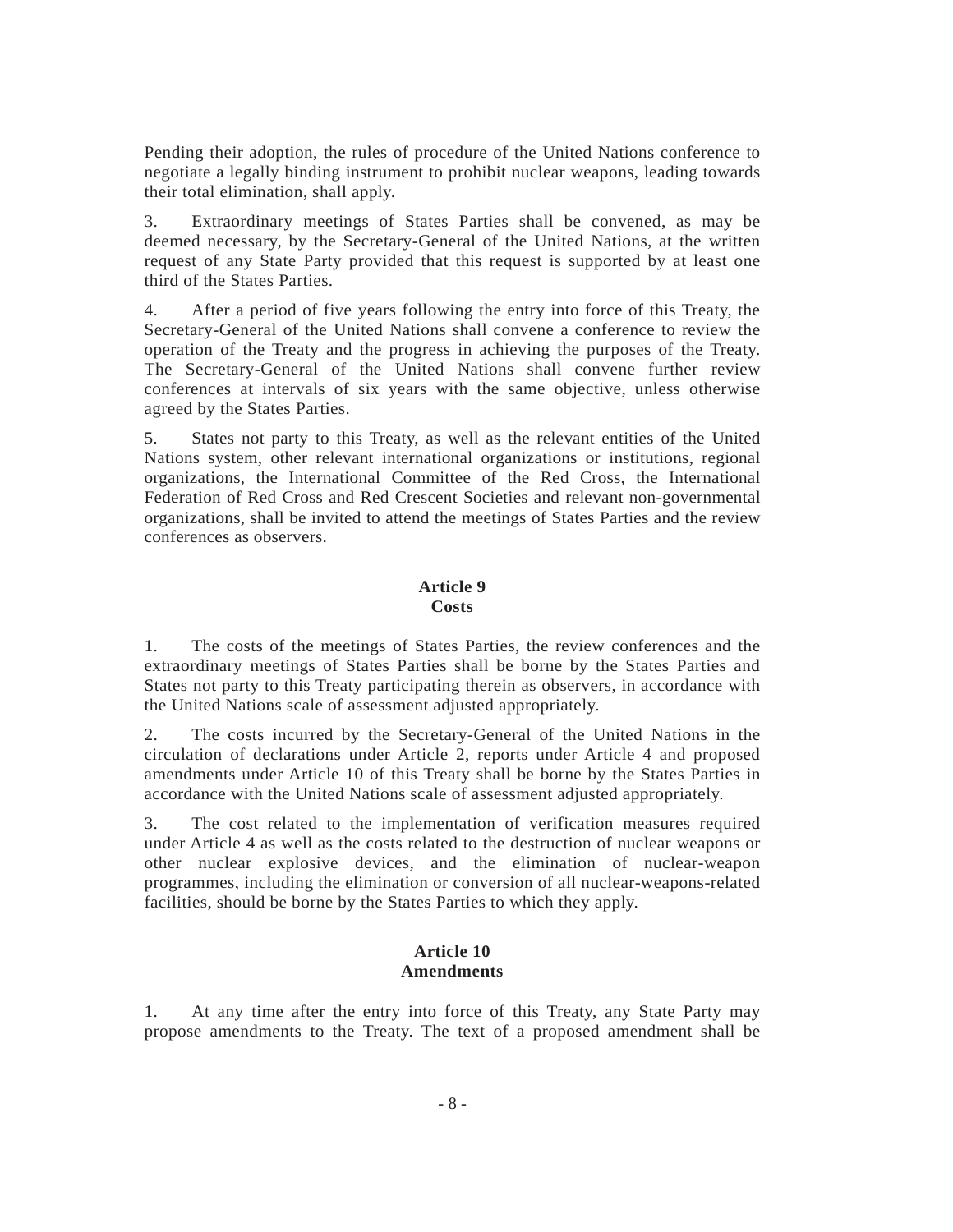communicated to the Secretary-General of the United Nations, who shall circulate it to all States Parties and shall seek their views on whether to consider the proposal. If a majority of the States Parties notify the Secretary-General of the United Nations no later than 90 days after its circulation that they support further consideration of the proposal, the proposal shall be considered at the next meeting of States Parties or review conference, whichever comes first.

2. A meeting of States Parties or a review conference may agree upon amendments which shall be adopted by a positive vote of a majority of two thirds of the States Parties. The Depositary shall communicate any adopted amendment to all States Parties.

3. The amendment shall enter into force for each State Party that deposits its instrument of ratification or acceptance of the amendment 90 days following the deposit of such instruments of ratification or acceptance by a majority of the States Parties at the time of adoption. Thereafter, it shall enter into force for any other State Party 90 days following the deposit of its instrument of ratification or acceptance of the amendment.

#### **Article 11 Settlement of disputes**

1. When a dispute arises between two or more States Parties relating to the interpretation or application of this Treaty, the parties concerned shall consult together with a view to the settlement of the dispute by negotiation or by other peaceful means of the parties' choice in accordance with Article 33 of the Charter of the United Nations.

2. The meeting of States Parties may contribute to the settlement of the dispute, including by offering its good offices, calling upon the States Parties concerned to start the settlement procedure of their choice and recommending a time limit for any agreed procedure, in accordance with the relevant provisions of this Treaty and the Charter of the United Nations.

## **Article 12 Universality**

Each State Party shall encourage States not party to this Treaty to sign, ratify, accept, approve or accede to the Treaty, with the goal of universal adherence of all States to the Treaty.

## **Article 13 Signature**

This Treaty shall be open for signature to all States at United Nations Headquarters in New York as from 20 September 2017.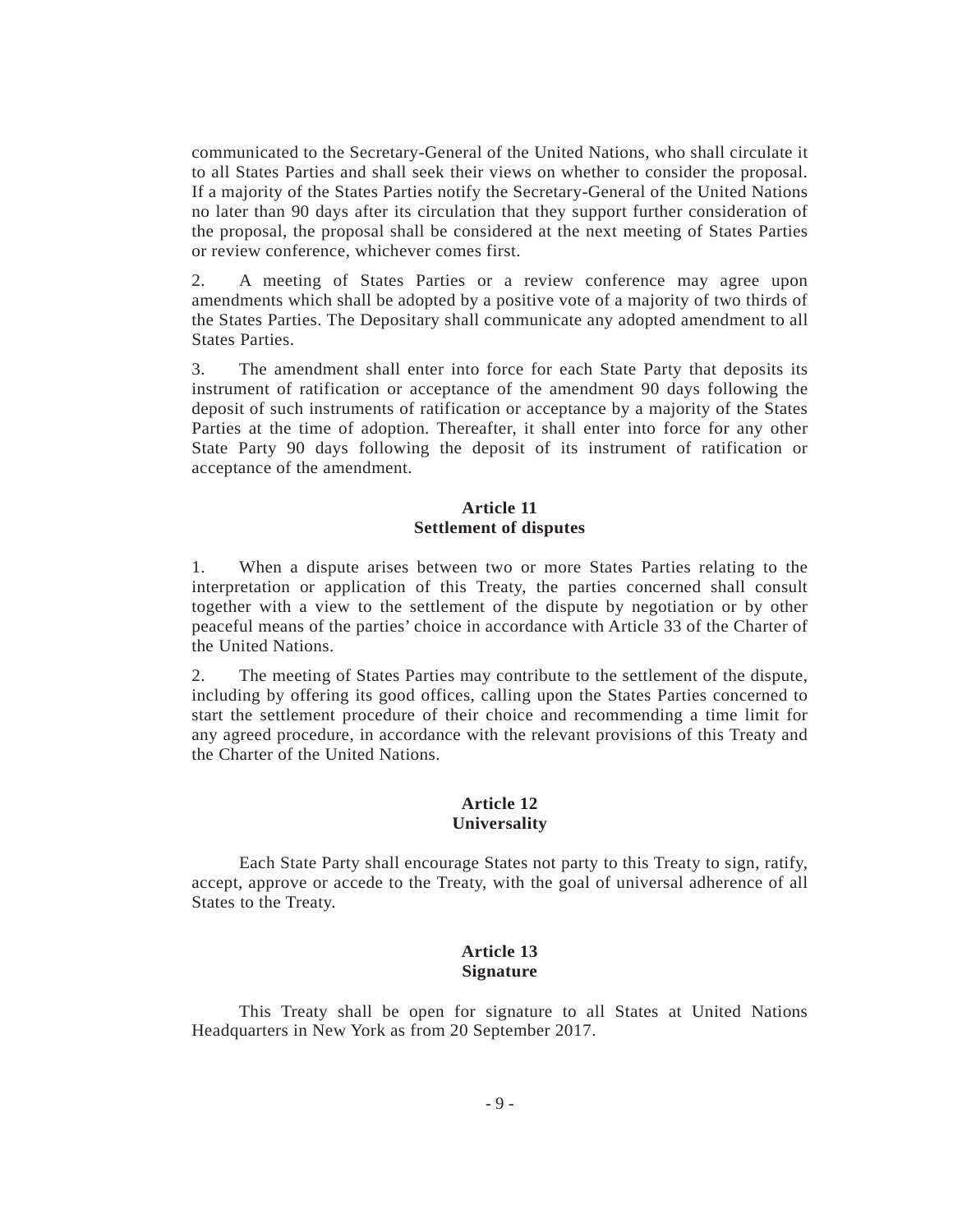## **Article 14 Ratification, acceptance, approval or accession**

This Treaty shall be subject to ratification, acceptance or approval by signatory States. The Treaty shall be open for accession.

## **Article 15 Entry into force**

1. This Treaty shall enter into force 90 days after the fiftieth instrument of ratification, acceptance, approval or accession has been deposited.

2. For any State that deposits its instrument of ratification, acceptance, approval or accession after the date of the deposit of the fiftieth instrument of ratification, acceptance, approval or accession, this Treaty shall enter into force 90 days after the date on which that State has deposited its instrument of ratification, acceptance, approval or accession.

#### **Article 16 Reservations**

The Articles of this Treaty shall not be subject to reservations.

#### **Article 17 Duration and withdrawal**

1. This Treaty shall be of unlimited duration.

2. Each State Party shall, in exercising its national sovereignty, have the right to withdraw from this Treaty if it decides that extraordinary events related to the subject matter of the Treaty have jeopardized the supreme interests of its country. It shall give notice of such withdrawal to the Depositary. Such notice shall include a statement of the extraordinary events that it regards as having jeopardized its supreme interests.

3. Such withdrawal shall only take effect 12 months after the date of the receipt of the notification of withdrawal by the Depositary. If, however, on the expiry of that 12-month period, the withdrawing State Party is a party to an armed conflict, the State Party shall continue to be bound by the obligations of this Treaty and of any additional protocols until it is no longer party to an armed conflict.